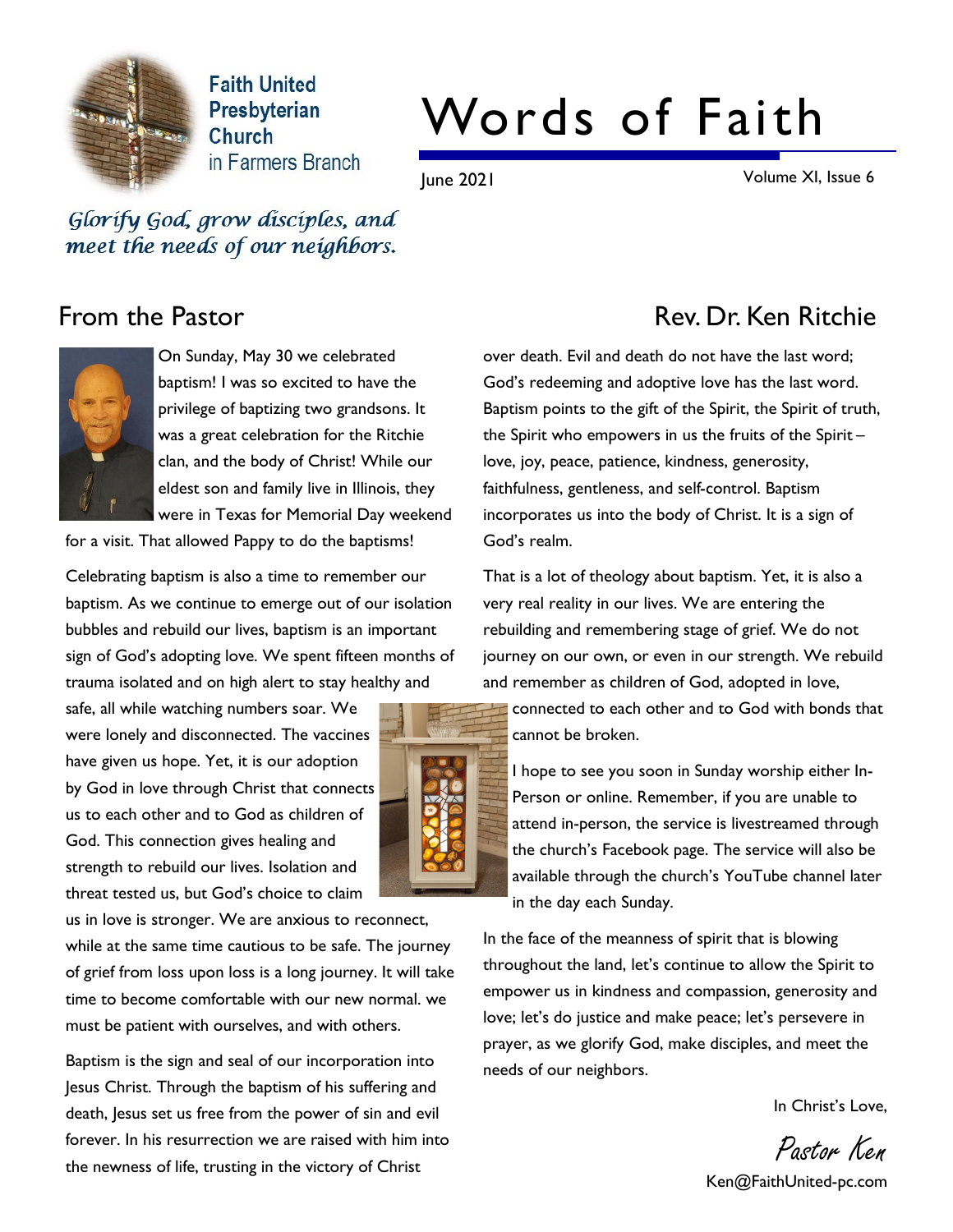#### Return to In-Person Worship

We have returned to In-Person Worship! The Session approved a plan which will allow those who are ready to worship in-person to do so safely with reasonable protocols related to COVID. Masks and social distancing will be required while inside the building. Follow the link below to read all of the protocols. Worship services will be livestreamed via the church's Facebook page for those who are not able to attend, or who are not yet ready to return to in-person worship. The service will be geared towards both the persons worshiping on-line and in-person. We hope to see you soon either in-person or online.



#### **Outreach & Evangelism Contract Contract Contract Contract Contract Contract Contract Contract Contract Contract Contract Contract Contract Contract Contract Contract Contract Contract Contract Contract Contract Contract C**

**Project Transformation** We are scheduled for the virtual summer reading program July 5th-July 8th from 9:45A-12P. Project Transformation provides the children the opportunity to maintain their reading skills during the summer.

We need 5-7 reading buddies Monday-Thursday. Please call Debbie Rainier at 972-342-2652 for more information.

#### Weekly Bible Study class **Rich Lewis** Rich Lewis

Our adult Sunday School class, Weekly Bible Study, is currently being taught by video. Links to these videos are included in the weekly News Brief.

Expect updates and links to be on the website: www.FaithUnited-pc.com or the Faith United YouTube channel.





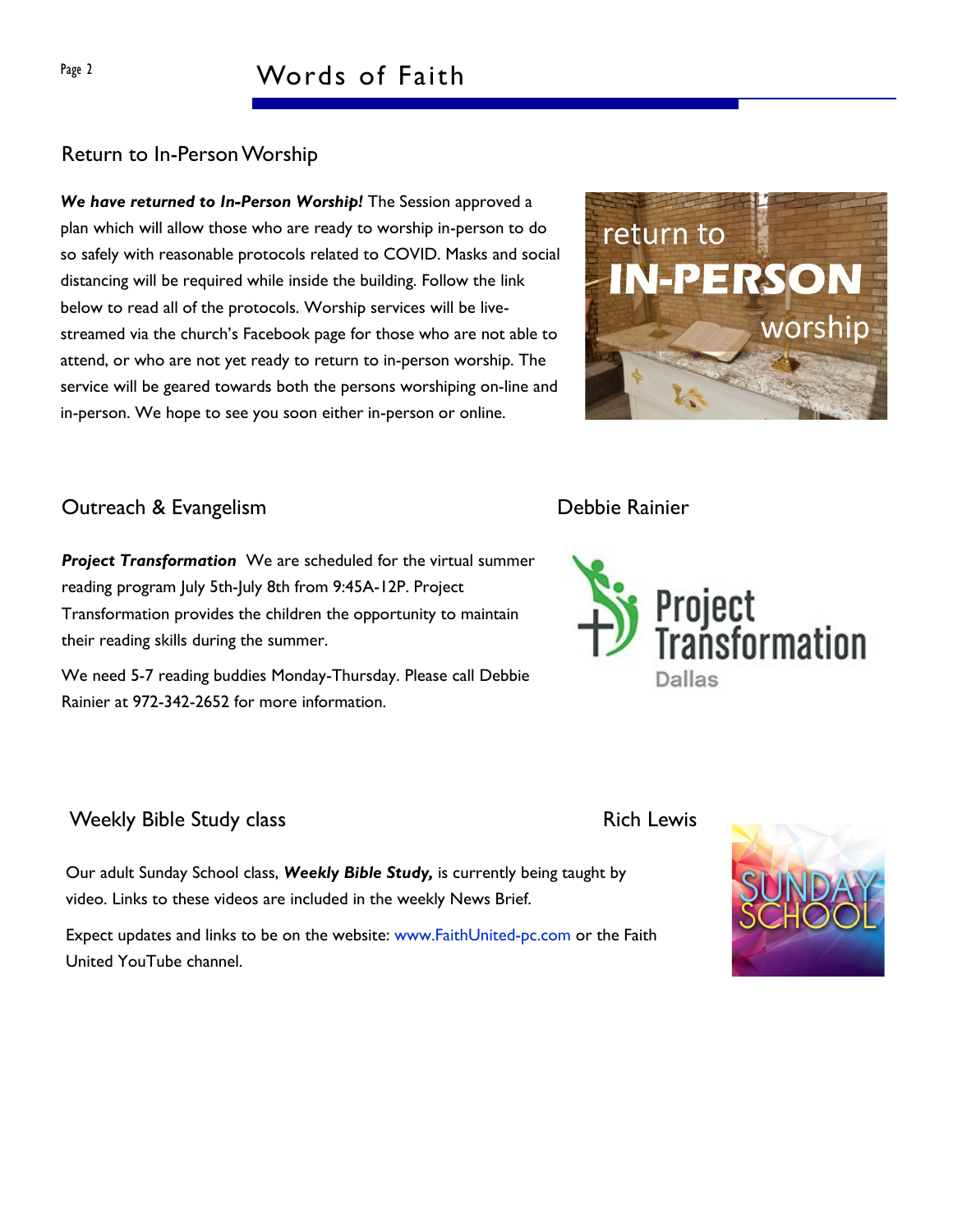### Happy Birthday!

| June 2  |                    | June 12                |                   |      | June |  |
|---------|--------------------|------------------------|-------------------|------|------|--|
|         | Dalia Menendez     | 楽                      | Kathleen Ferguson |      | Sι   |  |
| June 5  |                    | June 18                |                   |      | C    |  |
|         | <b>Ralph Moser</b> | * Logan Burkham        |                   | June |      |  |
|         | Samuel Sparks      | June 19                |                   | 豢    | D    |  |
| June II |                    | <b>Rich Lewis</b><br>漈 |                   | June |      |  |
| ₩       | Mozelle Mills      |                        |                   | 罄    | M    |  |

### $21$

- usie Wing
- Iaire Stottlemyer
- 22
- ave Sloey
- 23
	- Mary Silva



#### June 27

\* Alex Shepard

#### June 29

- **Freddy Simmons**
- Patti Sloey



© Freddie Simmons

Rehab/At Home:

#### Prayers for:

- Dale Durcholz
- Kathie Heffler
- Roger Jones
- © Mike Jones
- © Dennis Van Deventer

Next newsletter is July 2021. Deadline for articles, Friday, June 18. Contact church office or Brenda Swindle via email to submit articles.

### Notes & News from the Pews



Big news in the Silva household! My mother, Mary will celebrate her 100th Birthday on June 23! We may have a "Drive-by" party on Wednesday, June 23. So, stay tuned for more details to come. Until then, feel free to mail Mary a birthday card to help her celebrate this momentous occasion. The address is: Mary Silva, 2721 Selma Lane, Farmers Branch, TX 75234.



In Christ's love. Scarlett Silva